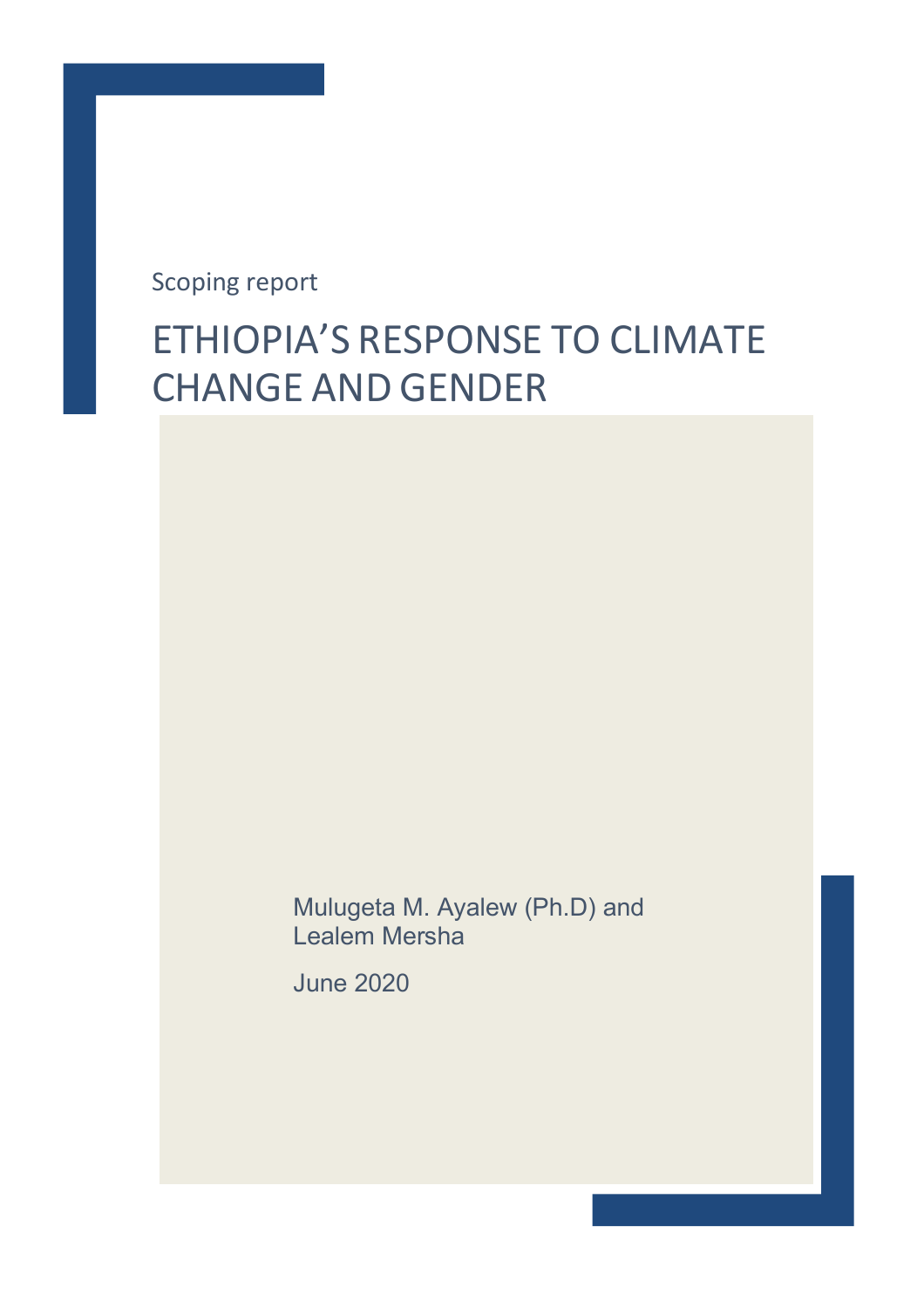# **Table of Contents**

| ENVIRONMENT, FOREST, AND CLIMATE CHANGE COMMISSION 4 |  |
|------------------------------------------------------|--|
|                                                      |  |
|                                                      |  |
|                                                      |  |
|                                                      |  |
|                                                      |  |
|                                                      |  |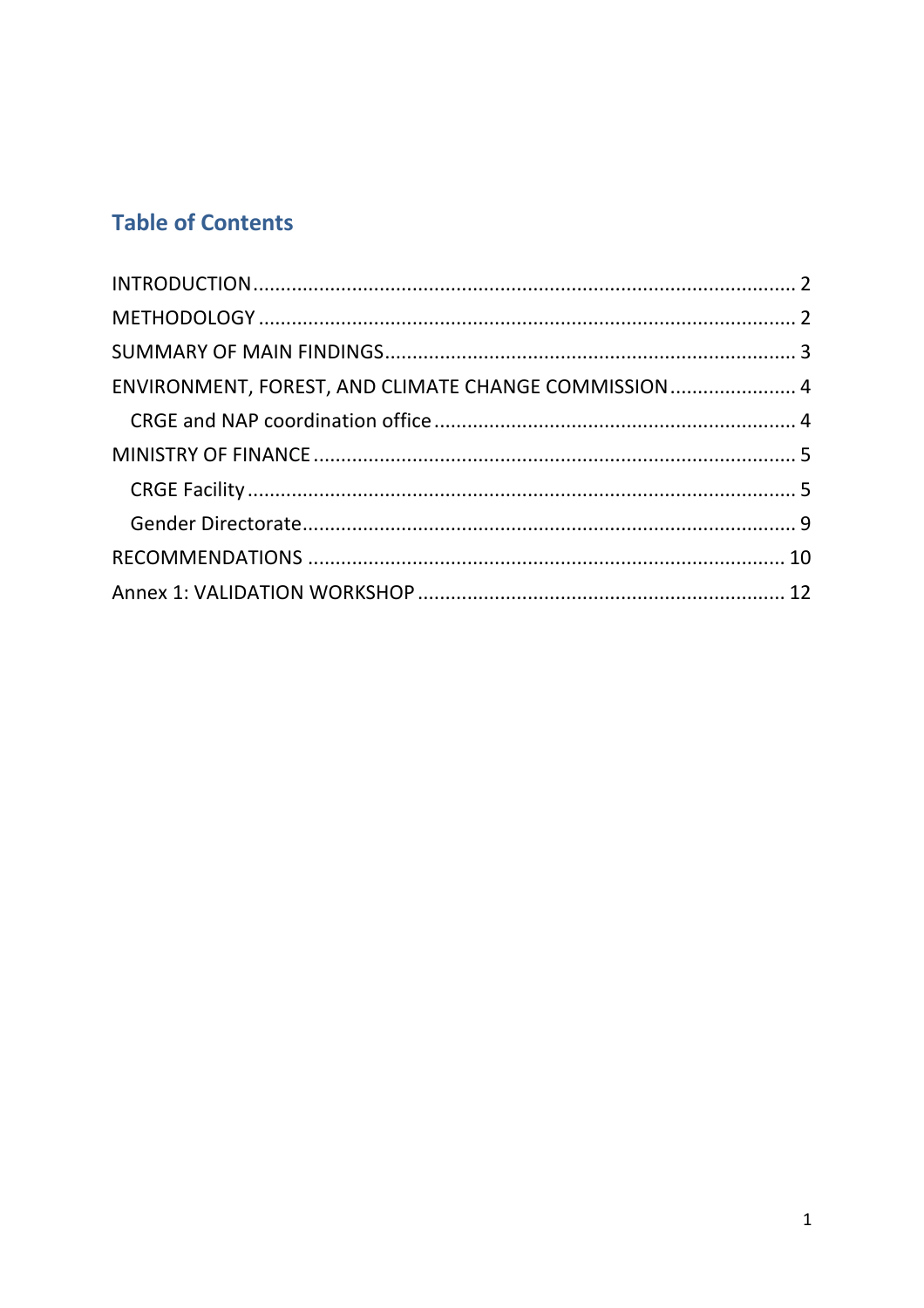#### **INTRODUCTION**

The Government of Ethiopia is committed to being gender-responsive in its policies and programmes. For instance, women currently fill half of the leadership roles in government, and gender units (directorates) have been established within key ministries to jointly plan, implement, and monitor and evaluate various programs in the country. However, government officials recognise that more work still needs to be done to fully integrate gender and other social inclusion considerations into development policies and practice. This includes making Ethiopia's flagship Climate-Resilient Green Economy (CRGE) Strategy and its National Adaptation Plan (NAP), more attuned to the needs of women and their talents.

For this reason, the Ministry of Finance's Climate Resilient Green Economy Facility invited the Climate and Development Knowledge Network (CDKN) to assess how effectively government bodies in Ethiopia are addressing gender issues in their climate change activities.

CDKN engaged two consultants to identify the state of play in terms of the mainstreaming of gender into Ethiopia's climate change policy, programmes, budget and monitoring and evaluation frameworks. The purpose was to provide a high-level assessment to inform the design and organisation of a CDKN workshop held in December 2019. For more detailed and in-depth analysis of gender integration further work is needed to build on this initial review.

The consultants undertook desktop reviews and consultations with various stakeholders in an effort to achieve this objective. The consultations focused on two lead federal organizations responsible for coordinating climate change actions in Ethiopia; namely the Environment, Forest and Climate Change Commission (EFCCC), and the Ministry of Finance (MoF). In total, 10 government officials were consulted.

# **METHODOLOGY**

The integration of gender issues into Ethiopia's climate policy framework and governmental organizations depends on the extent to which gender issues are appreciated, understood, and reflected within the core processes of key government departments. To assess the status of gender mainstreaming within various departments, in the EFCCC and MoF, interviews were held with key informants. These included directors of the CRGE Facility and Gender Directorate in MoF, and the CRGE and NAP coordination office and the Gender Directorate in the EFCCC. Gender experts within these departments were also interviewed and consulted. The gender directorates within these two institutions play the primary role of supporting and monitoring the integration of gender issues within the functions of the CRGE coordination offices.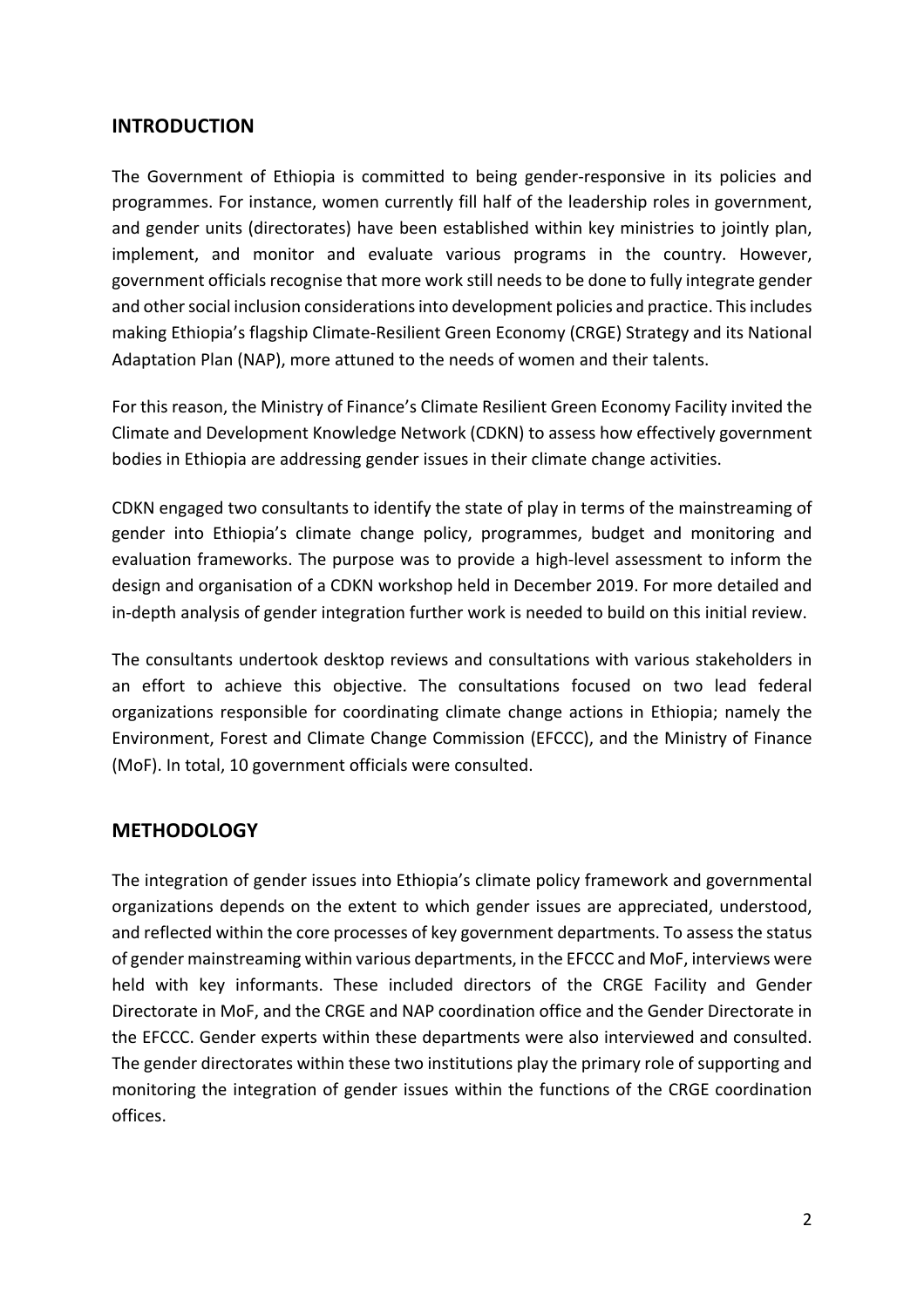The study undertook an initial high-level assessment of the integration of gender considerations into planning, budgeting, M&E and project execution. The study focused particularly on the degree to which gender-responsive budgeting has been considered a key element in the successful implementation of the country's climate change policy.

This assessment enabled the consultants to gauge the status of gender integration into climate change governance and provide recommendations to partners wishing to support further progress. The consultations identified the following **key issues.**

# **SUMMARY OF MAIN FINDINGS**

- There is a *consensus amongst stakeholders interviewed that gender-responsive climate change policy and programmes are vital for addressing climate change issues and for duly executing provisions in the CRGE and NAP frameworks*. The CRGE and NAP Coordinating Office in the EFCCC, for instance, has commissioned and developed a gender analysis of Ethiopia's NAP (July 2019) along with recommendations on how best gender issues can be mainstreamed into the NAP. Similarly, the National Climate Change Fund, the CRGE Facility based within the Ministry of Finance, also commissioned a gender analysis that includes recommended actions relating to the CRGE (2019), which is yet to be adopted by MoF and the Facility<sup>1</sup>.
- However, *the understanding of which gender issues can be incorporated into the day-to-day operations of these departments, and how, varies across and within the consulted offices and officials*. In this regard, the stakeholders consulted from the gender structures of the EFCCC and MoF provided a clearer understanding of the gender gaps in the government's policy and program interventions.
- *T*he scoping study also identified *gaps in terms of awareness of continental and international frameworks being adopted by leading intergovernmental agencies on gender and climate change*. Furthermore, the study revealed that efforts have not yet been maximized to adopt and/or tailor already existing tools and guidelines for integrating gender into climate change governance.
- Moreover, despite the interest and budding actions being taken to integrate gender within the climate change sector, the *lack of institutionalization has severely deterred gender-responsive planning and implementation of programmes, accountability and monitoring, intra- and inter-sectoral coordination, and genderequal decision-making on climate change issues.*

 $1$  Following the outcome of this report the CRGE Facility and CDKN jointly organized a workshop where the Facility's gender framework was validated and consequently adopted (see annex 1).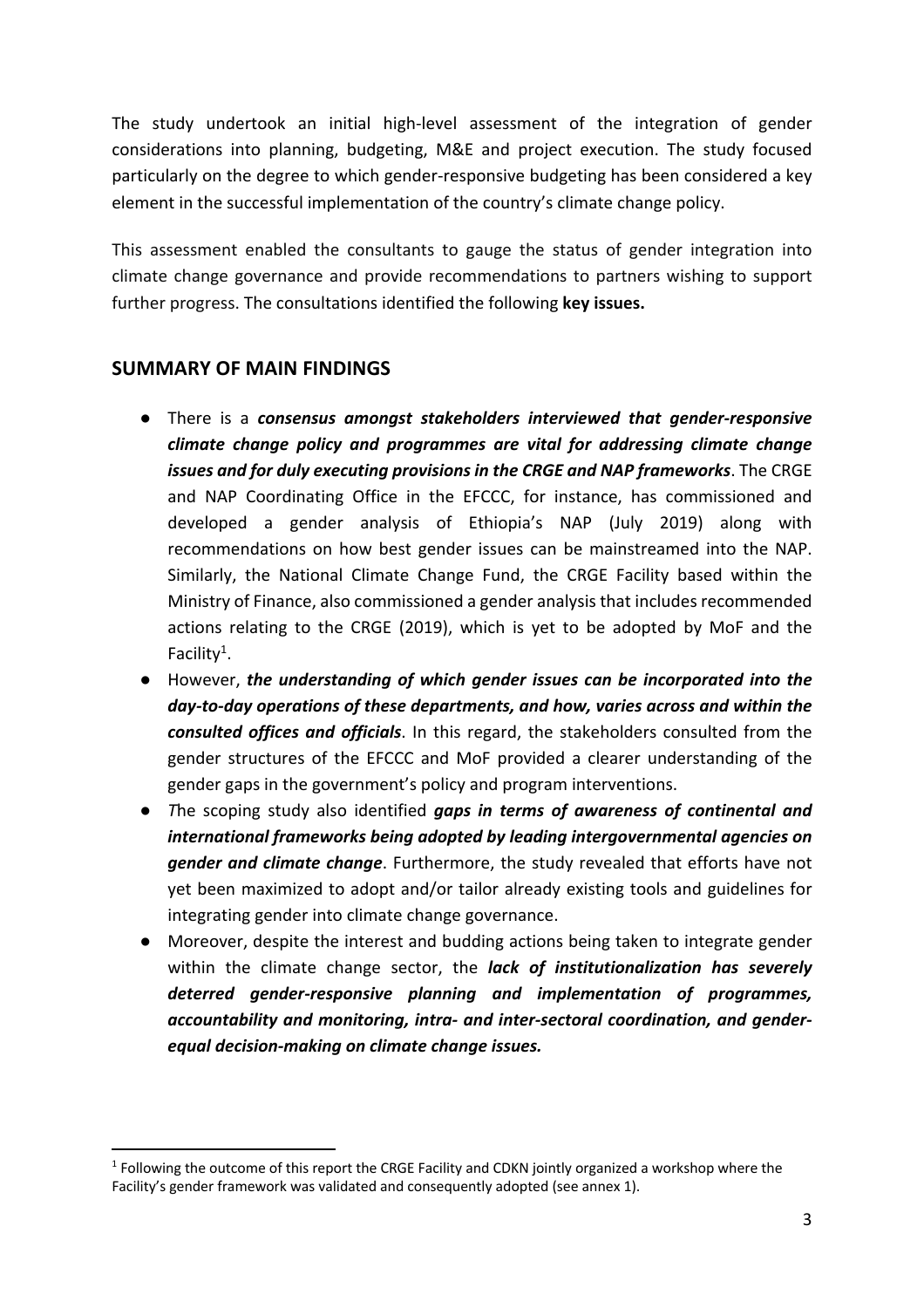The sub-section below summarizes the **main findings** from the consultations with the respective institutional stakeholder consulted during the scoping study.

# **ENVIRONMENT, FOREST, AND CLIMATE CHANGE COMMISSION**

#### **CRGE and NAP Coordination Office**

The CRGE Coordination Office has recently conducted a gender analysis of the NAP. The analysis identified three overarching gender gaps in the NAP:

- Gender differences in adaptation needs, opportunities and capacities;
- Equitable participation and influence in adaptation decision-making processes; and
- Equitable access to financial resources and other benefits resulting from adaptation investments.

The document also sets recommendations for CRGE implementing partners, which have not yet been developed into a tailored action plan based on the NAP gender analysis.

In addition to the above, the following barriers also constrain the institutionalization and integration of gender issues into climate change policies and programmes:

- Attitudinal barriers;
- Lack of proper understanding of institutionalized gender integration in climate change policies and programs;
- Lack of a gender expert in the CRGE and NAP Coordination Office; and
- Capacity limitations within the Gender Directorate of the EFCCC<sup>2</sup>.

#### *Attitudinal barriers*

Despite the recognition that gender is important and needs to be incorporated into the coordination office's external mandates, the study identified that attitudinal barriers deter effective gender-responsive planning, implementation, monitoring and evaluation. For example, understanding of gender equality is often devoid of how institutions' (formal and informal) norms and practices are critical in shaping climate change adaptation and resilience capacities of the genders/sexes. Moreover, there is limited understanding on how gender roles and norms at the household and societal level shape policy practices at a national/regional level.

<sup>&</sup>lt;sup>2</sup> As illustrated in Figure 1 (Page 8) the Gender Directorate is different from the CRGE and NAP Coordination Office at the EFCCC.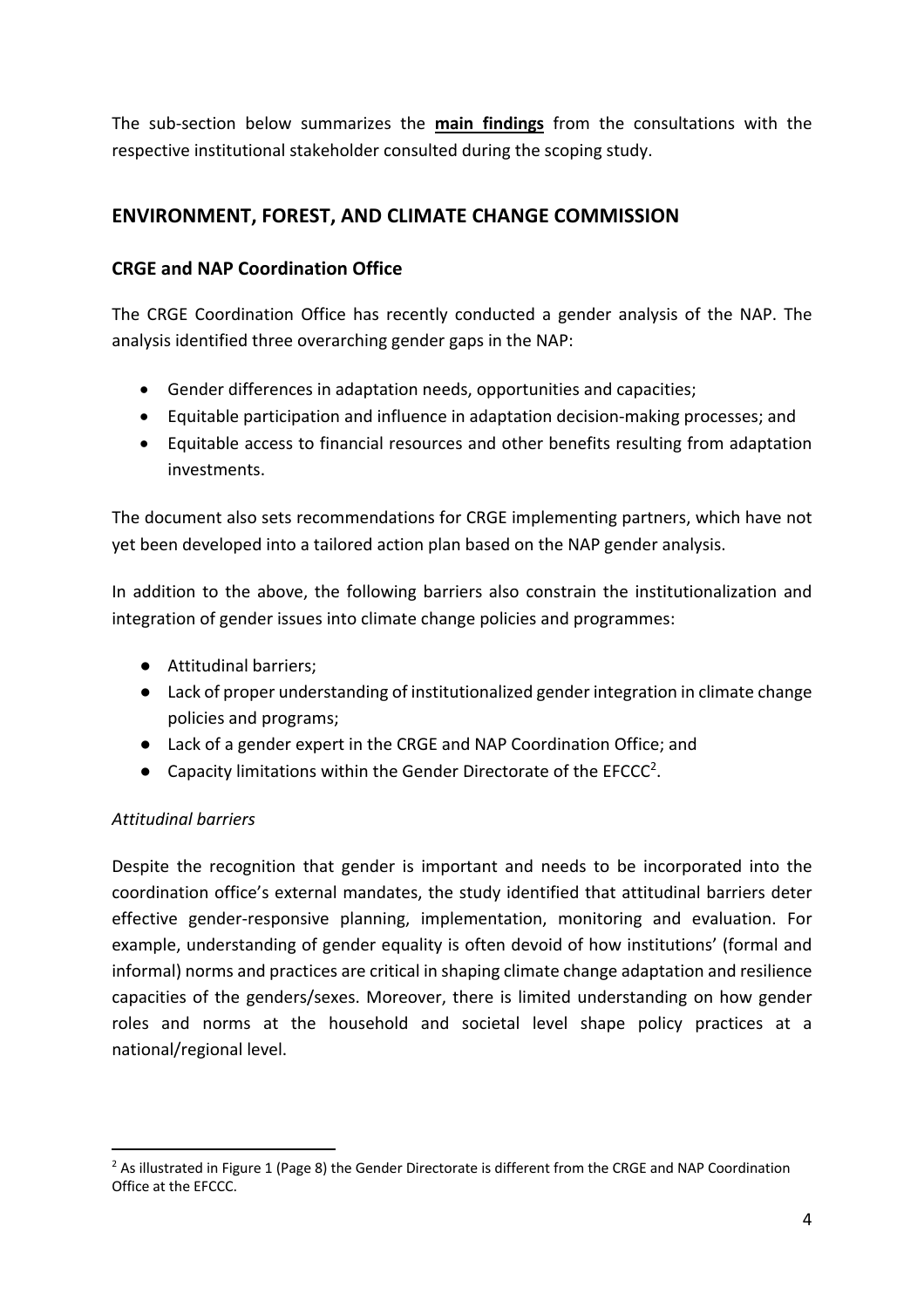# *Lack of proper understanding of institutionalized gender integration in climate change policies and programs*

However, in contrast to the EFCCC's Gender Director's belief that the Directorate has a strong working relationship with the CRGE & NAP Coordination Office, interviewees from the coordination office conceded that their Office's professional relationship with the Gender Directorate is irregular and informal, often limited to extending invitations to the Gender Directorate to take part in events such as awareness raising sessions. These contrasting views indicate the lack of proper understanding of institutionalized gender integration in climate change policies and programs.

#### *Lack of a gender expert in the Coordination Office*

The study further revealed that the lack of a gender expert in the Coordination Office has posed significant challenges in overcoming the loose intra-institutional relationship related to gender.

#### *Capacity limitations*

Capacity limitations in the Gender Directorate of the Commission were also identified. In particular, the staff of the directorate, though they have the advantage of relatively long experience in the organization, they consist mainly of people who have experience in human resources and planning, with limited experience in gender, climate change and environmental protection issues.

The consultations have generated the following **recommended actions** as a mechanism to enhance gender sensitivity and responsiveness within the organization at large and the coordination office more specifically. These include:

- Establishing regular channels of communication between the Gender Directorate and the CRGE and NAP Coordination Office.
- Developing a stronger follow up/monitoring mechanism that holds directorates such as the Coordination Office accountable for gender mainstreaming in their respective line of work.
- Including/hiring a climate change and gender expert in the Coordination Office who can bridge the gap between the Gender Directorate and the Office.

#### **MINISTRY OF FINANCE**

#### **CRGE Facility**

The consultations with senior executive officials of the Facility indicated the prevalence of a general understanding of the interface between climate change and gender amongst senior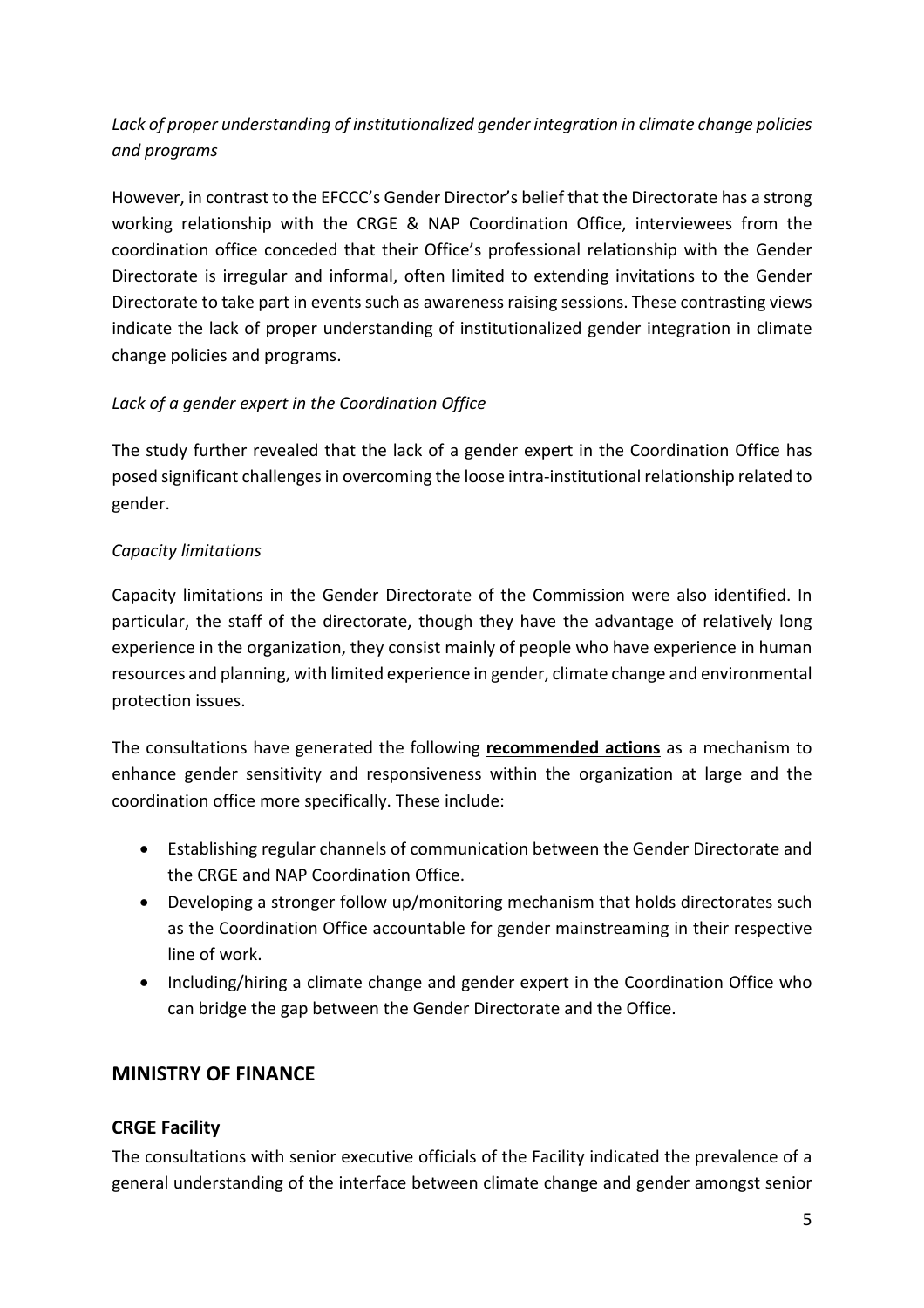officials and experts working on climate change. However, understanding is reported to be more limited in sector offices and *Wereda* bureaus. The study has also identified that there tends to be an uneven focus on a few CRGE implementing agencies. That is, some ministries such as Ministry of Agriculture (MoA), and Ministry of Water, Irrigation and Energy (MoWIE) tend to get more support and demonstrate more gender mainstreaming efforts in their climate change planning, reviewing and budgeting, while less of thisisseen in other ministries such as Ministries of Transport (MoT), Ministry of Trade and Industry (MoTI) and Ministry of Urban Development and Housing (MoUDH).

Hence, there is a need to address sectors that up until now have been overlooked in climate change discussions, such as urban planning, and the transport sectors, for example, given the rising levels of urbanization. Giving the same weight and attention to all CRGE implementing ministries, in terms of providing support to create frameworks, guidelines and systems for gender inclusion in the overall modus operandi of these sectors, is vital to cater to the differential needs, opportunities and capacities of women and other social groups. With rising levels of urbanization, a mere focus on the agriculture sector would overlook sectors and issues that warrant urgent attention.

The overview of the gender governance structures, and system also revealed that the relationship between gender units of the CRGE implementing partners and the Facility is either non-existent or at initial stages (see fig. 1 – Gender and Climate Change Governance Structure).

As it stands, the Facility doesn't have a gender mainstreaming or gender budgeting guideline to help it duly execute its mandate in an inclusive manner. However, the CRGE Facility's Gender Officer recognized that gender policy frameworks of the Green Climate Fund could be used as a basis to devise internal guidelines and ways of working. The Office has also commissioned and completed an *assessment of gender issues for the CRGE facility Initiative and developed a framework that facilitates gender integration* (January 2019) in collaboration with the Global Green Growth Institute (GGGI). The assessment's recommendations include the establishment of a Gender Readiness Fund which envisions to develop sectors' gender and climate capacity to develop engendered investment proposals and support sectoral CRGE units to carry out sector specific gender analysis and capacity development interventions. This assessment is the first step to have a common framework for the CRGE sectors, nonetheless, the document has not yet been adopted. The CRGE Facility is planning to validate the assessment and facilitate its adoption by the senior management of the Ministry.

Similar to the above-discussed institutions, *the lack of a strong accountability mechanism has stalled the progress of gender integration in climate change funding in Ethiopia***.** The lack of gender mainstreaming monitoring tools and inter-institutional and intersectoral checklists, for instance, leads to a situation where activities planned on gender and climate change have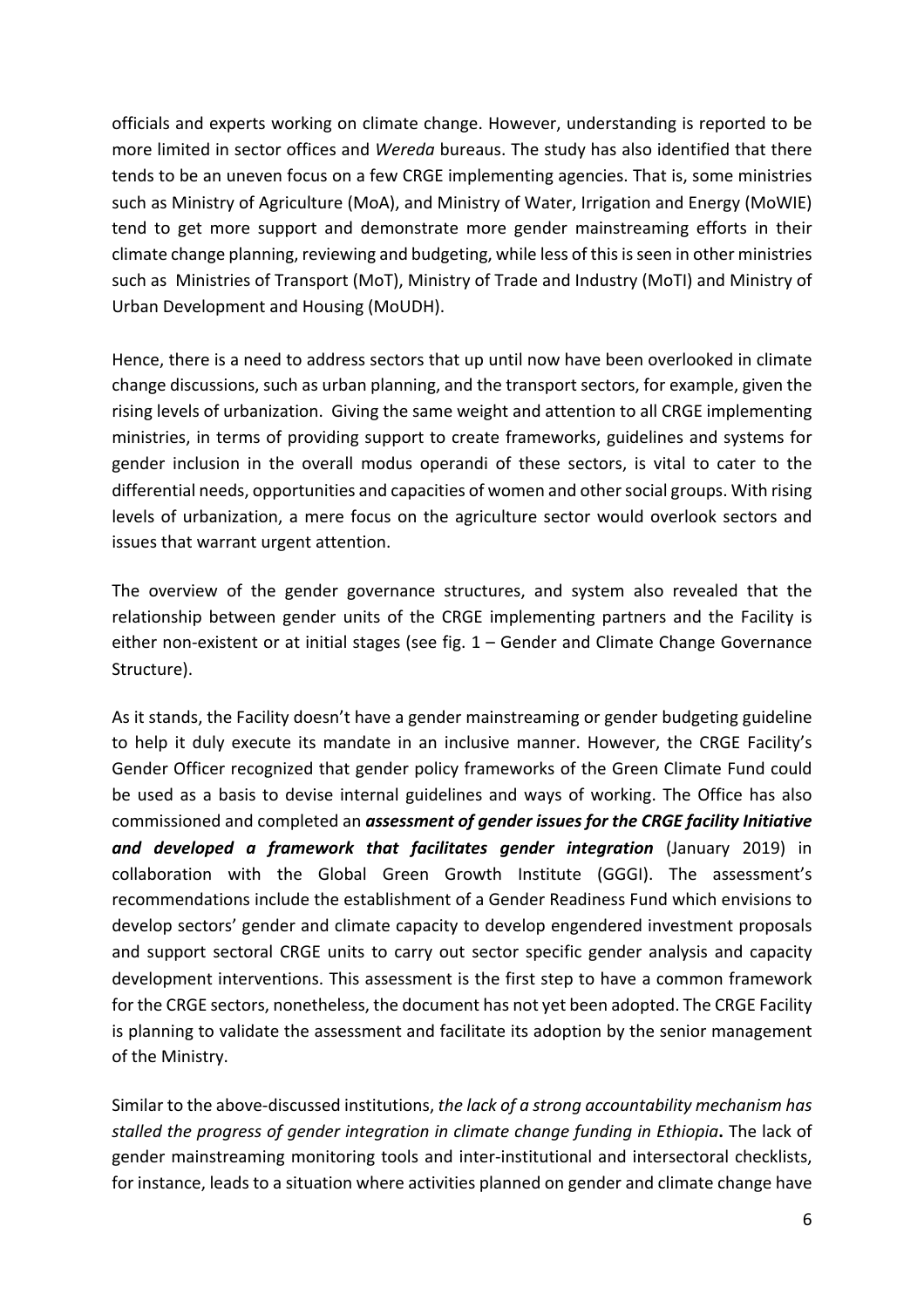not been adequately followed up. Moreover, the relative lack of know-how related to the institutionalization of a gender-responsive climate change policy limits the type of accountability mechanisms that can be adopted by the respective institutions.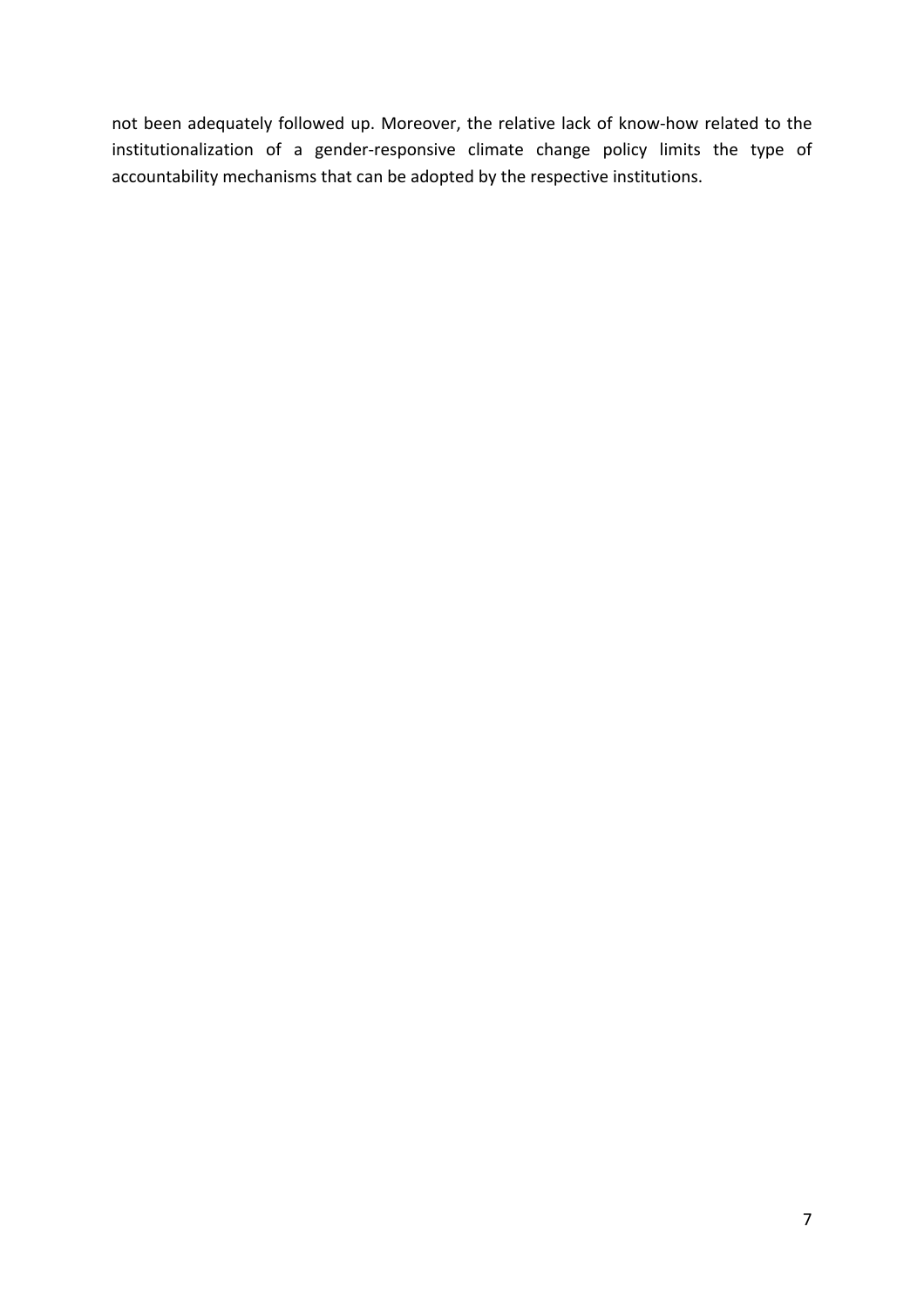#### **Fig. 1 Gender and climate change governance structure**



**Key**

- **EFCCC** Environment, Forest and Climate Change Commission
- **MoA** Ministry of Agriculture
- **MoF** Ministry of Finance
- **MoT** Ministry of Transport
- **MoTI** Ministry of Trade and Industry
- **MoUDH** Ministry of Urban Development and Housing
- **MoWIE** Ministry of Water, Irrigation and Energy

**Note:** Each Ministry has independent climate finance and gender units that are designed to work together. Gender and climate finance delivery/efforts are reported through the CRGE units to the CRGE secretariat [housed in MoF (Finance Facility) and EFCCC (Technical coordination)].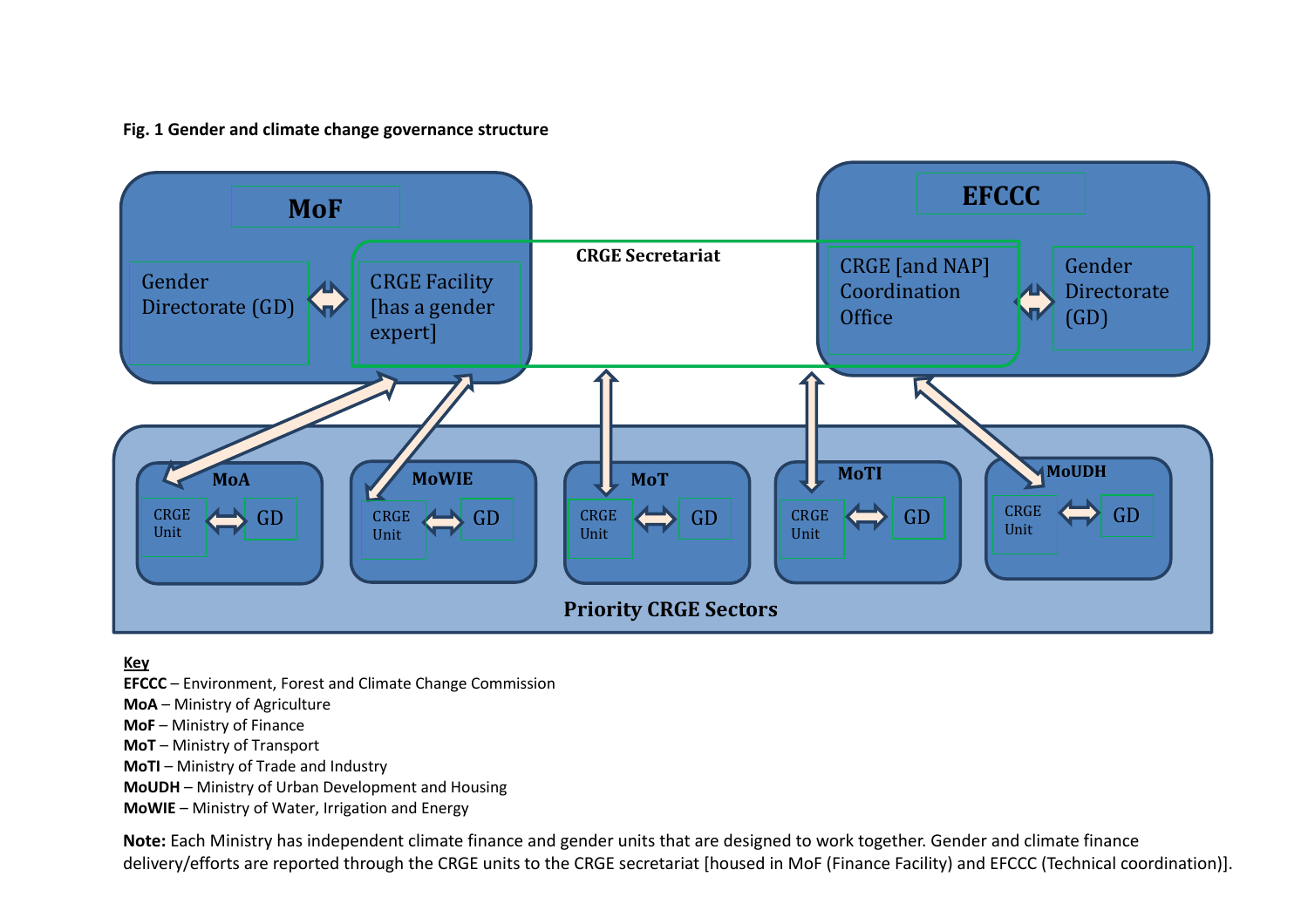This study has identified the following **actions** as a mechanism to enhance gender sensitivity and responsiveness within the facility and CRGE implementing offices:

- Strengthening the capacity of implementing agencies on gender, especially in sectors where the climate change and gender interface is not self-evident, and where there is less intervention in that regard. E.g. transport, urban planning, etc.;
- Discussing what a gender-responsive climate change policy and response entails;
- Developing and introducing user-friendly tools that can assist the facility to monitor projects through a gender lens (including but not limited to program design, implementation, monitoring, evaluation, and learning); and
- Identifying what can compel actors to be more attentive to gender as "the institutional culture currently doesn't foreground gender responsiveness".

The **gender expert at** the facility also pointed out the following **gaps** and **recommendations**:

- Capacity building of gender directorates from a gender and CRGE perspective;
- Capacity building of CSOs to serve as supporting implementers of gender-responsive climate change programs, and advocate for enhanced gender-responsive policies and programs by sectoral ministries/bureaus;
- Tailoring trainings to the national and local context (as relevant), and in a manner that is suited to the audience, i.e. ensuring that the training is inclusive of the broad range of stakeholders and participants;
- Ensuring training on gender and climate change is practical and applicable, and tools are tailored to enable stakeholders to use them in their daily operations;
- Setting up a standing working group or committee composed of gender directorates in CRGE implementing agencies, the CRGE Facility and EFCCC;
- Following up on the establishment of a Gender Readiness Fund that was recommended by the gender assessment and provide financial support for it; and
- Ensuring that gender responsiveness is an integral element of performance evaluation.

#### **Gender Directorate**

The Gender Directorate at the Ministry of Finance is mandated to integrate national legal frameworks and international agreements pertaining to gender equality into the overarching national resource mobilization, fiscal policy and public finance management policies and programs; and to build and enhance the capacity of its female staff in particular.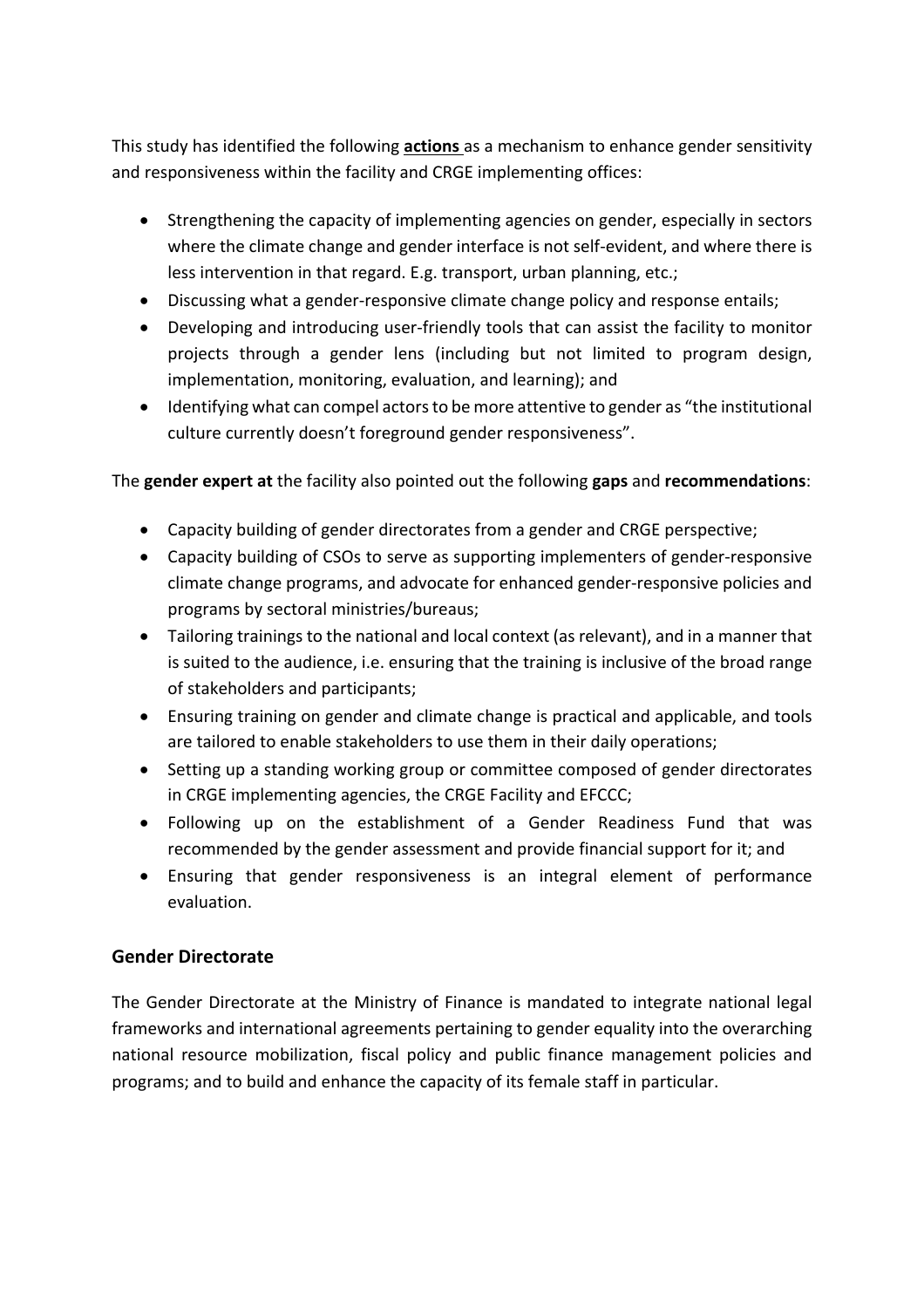The Directorate has a long track record of developing guidelines and tools crucial for effective gender mainstreaming. It has developed the Gender-Responsive Manual for Programme Budgeting, the Gender-sensitive Resource Mobilization Manual and the Toolkit for Gender-Responsive Monitoring and Evaluation. Furthermore, the Directorate, in collaboration with international institutions such as the World Bank and IMF has conducted gender assessments such as t*he Macro Studies on Women and the Economy,* and *the Intra-Household Study on Gender and the Economy*. Furthermore, the Directorate also stresses that it played an important role during budget hearings of sectoral bureaus as it monitors gender budgeting. Currently, the Directorate is piloting a gender budget tracking tool which it envisioned to be expanded to all sectoral bureaus.

However, the scoping study also identified that *the Directorate has very limited technical expertise on climate change.* Consequently, bridging the institutional gap through strengthening collaborative planning and project implementation with the CRGE facility and other CRGE implementing partners, cross-sectoral learning and capacity development can be facilitated without incurring additional costs. Organizing platforms for inter-institutional learning will contribute to capacity building of key government institutions mandated to work on fiscal policy, climate change and gender. These include workshops, experience-sharing visits to other countries, coaching and mentorship, secondment of experts/junior officers to strengthen inter-institutional/sectoral capacity on climate and gender budgeting.

The study also revealed that *there is institutional fatigue and disappointment over lack of accountability and intermittent discussions and plans which bear no institutionalized intervention on gender and climate change (in the implementation of CRGE activities in particular).* For instance, at the time of consultation the gender directorate in MoF was not aware of the existence of the NAP gender analysis, which called for a gender budgeting approach and could have significantly benefited from MoF's gender budgeting guideline.

#### **RECOMMENDATIONS**

Based on the findings from the scoping activity, the study recommends the following actions in the short and medium-term:

Familiarising stakeholders and popularising existing initiatives led by various entities, such as the:

- NAP, and CRGE gender analysis and respective plans of action;
- MoF's guidelines for gender budgeting and resource mobilization;
- the setting up a gender forum within the EFCCC; and
- CSO experience in applying gender-responsive climate change programs.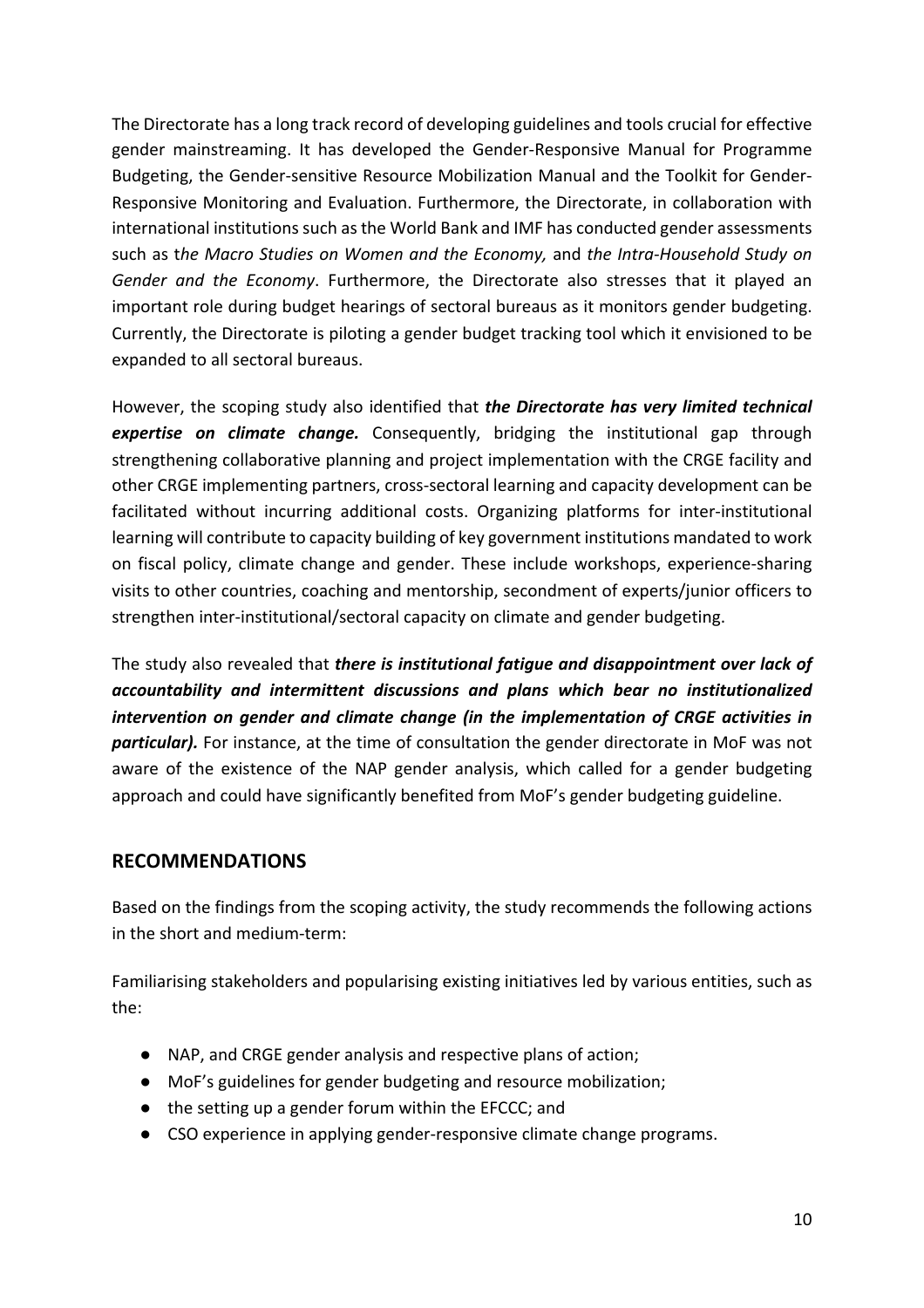This can be in the form of workshop/s involving focal persons and gender directorates in the CRGE implementing ministries, EFCCC, and the CRGE Facility; and key CSOs in the sector. The engagement's current *status shall be discussed amongst participants, and directions for gender-responsive climate practice undertaken. The key proposed outcomes of such an engagement are:*

- 1. Familiarising stakeholders with the gender dimensions of climate change, and international and national responses at the interface between climate change and gender;
- 2. Bridging the inter-Institutional knowledge and expertise gap;
- 3. Providing a platform to establish an inter-sectoral gender structure that will facilitate gender-responsive and transformational climate change policy and programmes;
- 4. Undertaking intensive training on gender responsive climate measures and facilitate experience sharing exercises amongst countries working on gender and climate change integration. This should include training for selected wereda level officials on the basics of the interface between climate change and gender. This will respond to the gaps identified through the scoping study where informants emphasized the knowledge and skills gap on integrating gender into local climate change frameworks and programmes;
- 5. Setting up a Standing Committee that includes key CSOs to enable experience sharing, and allow for robust discussions;
- 6. Ministry of Women, Children and Youth taking a leading role in ensuring that governmental and non-governmental stakeholders working on gender equality and climate change adhere to national and international normative standards. This will further ensure mainstreaming of gender into the country's policies and equally engage all relevant sectors; and
- 7. Popularizing gender budgeting and gender budget tracking tools of the MoF within government and non-government actors working on gender equality and climate change.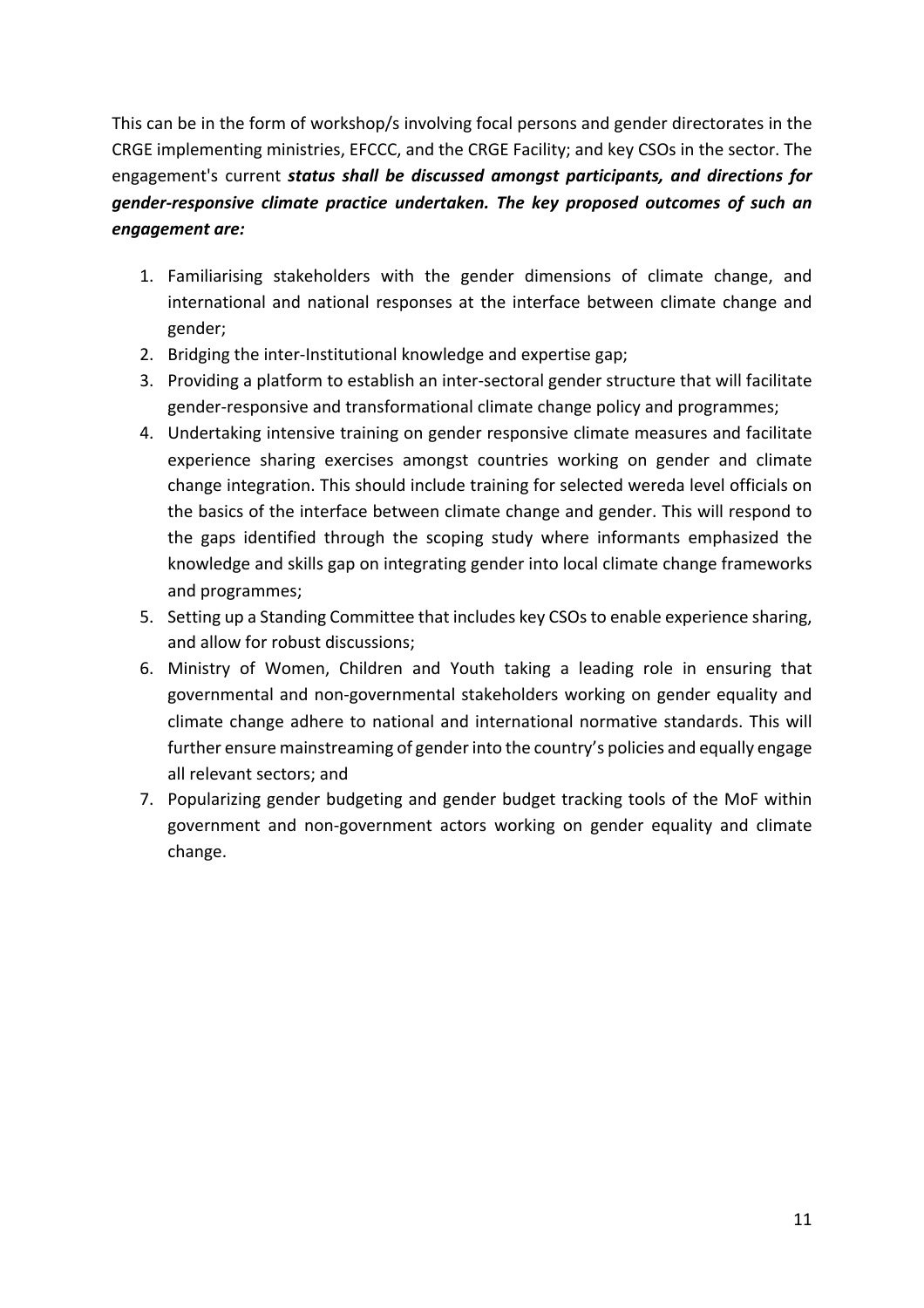### **Annex 1: VALIDATION WORKSHOP**

The Ministry of Finance and CDKN organised a joint workshop on 18-19 December 2019, in Addis Ababa, to discuss the findings of the scoping study and validate the CRGE Facility Gender Framework. This workshop also aimed to:

- Take stock of ongoing gender analysis, frameworks and action plans that were developed by key government stakeholders;
- Validate the Gender Framework of the CRGE Facility; and
- Explore opportunities for a more coordinated and institutionalised mechanism for integrating gender and social inclusion in climate change action in Ethiopia.

More than 20 senior and mid-level officials and experts, representing over eight national ministries and agencies, and three donor institutions, took part. Workshop participants made the following recommendations for next steps across the government's portfolio:

- **Mainstreaming gender into climate change:** Policies, plans, programs and projects should be based on gender analysis and the nexus between gender and climate change should be adequately assessed and addressed in all sectors.
- **Gender responsive budgeting:** Mainstreaming of gender into climate change also means ensuring sufficient resources are allocated for gender analysis, implementation, and monitoring and evaluation. There is also the need to popularize MOF's gender budgeting tools.
- **Environmental and social safeguard policy:** Social safeguard policies are important entry points for gender mainstreaming and consideration, Hence, enforcement of environmental and social safeguard practice should be gender responsive.
- **Capacity building support:** There is a need to undertake capacity building not only to promote existing tools and guidelines on gender and climate change, but also to undertake gender analysis, gender action plan and monitoring and evaluation.
- **Coordination and mutual support mechanism:** The workshop recognized the need to establish a coordination group and mutual support mechanism constituting members from all CRGE sectors; this is expected to support awareness raising, and strengthen institutional responses to integrate gender in climate change policies and practices at the federal and regional levels.

The full workshop report can be found at https://cdkn.org/wpcontent/uploads/2020/02/CDKN-Workshop-Report-Climate-Change-Gender-Ethiopia.pdf.